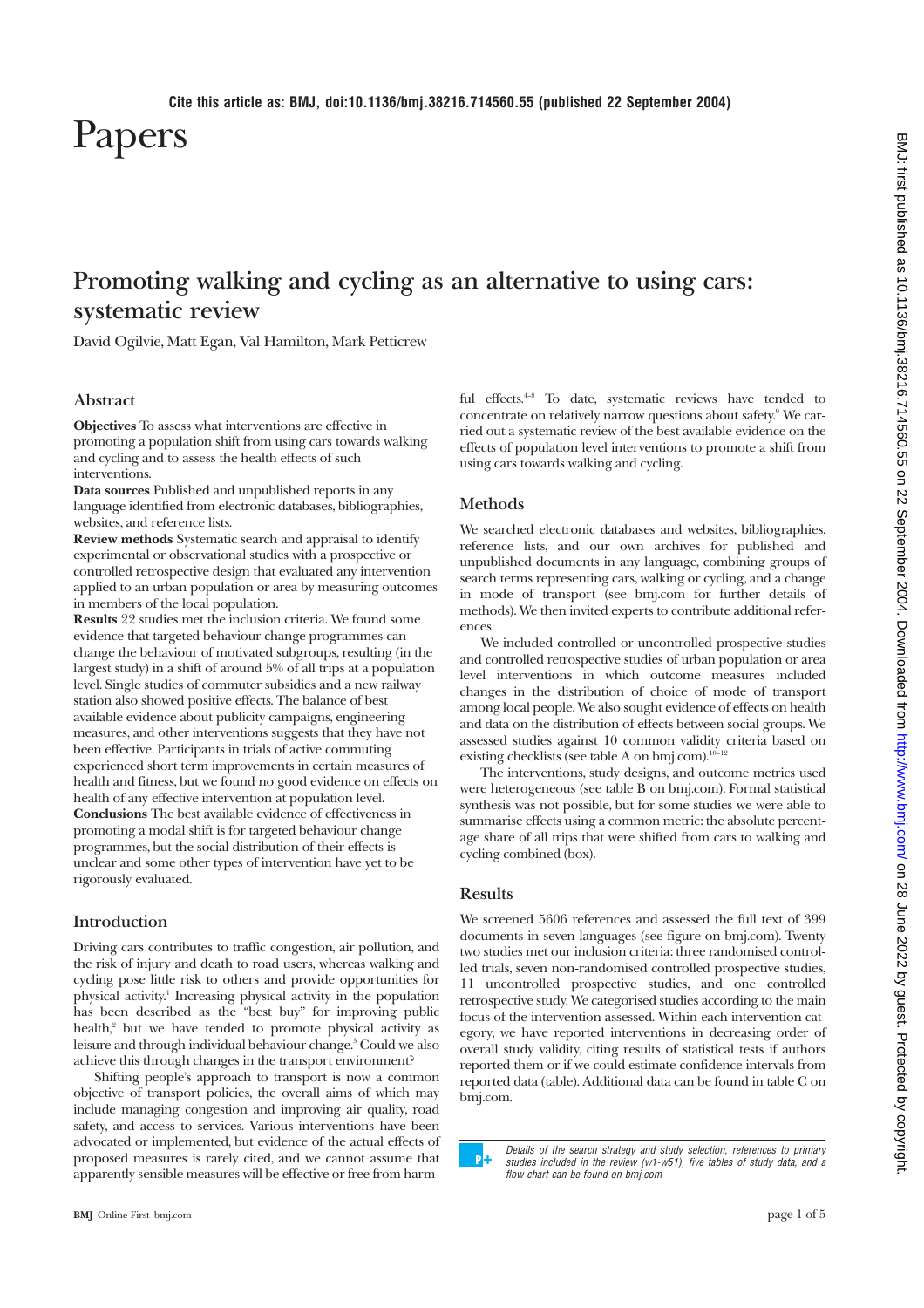Summary of evidence of effectiveness of interventions to promote modal shift

| Study                                              | <b>Validity score</b> | Nature of<br>comparison | Evidence for shift from cars towards walking and cycling* |                                              |                           |                                              |
|----------------------------------------------------|-----------------------|-------------------------|-----------------------------------------------------------|----------------------------------------------|---------------------------|----------------------------------------------|
|                                                    |                       |                         | <b>Significant positive</b><br>effect                     | Positive effect of<br>uncertain significance | Inconclusive or no effect | Negative effect of uncertain<br>significance |
| Targeted behaviour change programmes               |                       |                         |                                                           |                                              |                           |                                              |
| Glasgow <sup>w1 w2</sup>                           | 9                     | Controlled              | Yes                                                       | -                                            | —                         | -                                            |
| Perth, Australia (TravelSmart) <sup>w3-9</sup>     | $\overline{7}$        | Controlled              | Yes                                                       |                                              | -                         |                                              |
| Frome (TravelSmart pilot) <sup>w10</sup>           | 9                     | Controlled              | -                                                         | Yes                                          | -                         |                                              |
| Gloucester (TravelSmart pilot) <sup>w11</sup>      | 9                     | Controlled              | $\overline{\phantom{0}}$                                  | Yes                                          | —                         | -                                            |
| Århus <sup>w12-14</sup>                            | $\overline{7}$        | Uncontrolled            |                                                           | Yes                                          | $\overline{\phantom{0}}$  |                                              |
| Adelaide <sup>w15-18</sup>                         | $\overline{4}$        | Uncontrolled            |                                                           |                                              | Yes                       |                                              |
| Publicity campaigns and agents of change           |                       |                         |                                                           |                                              |                           |                                              |
| Camden-Islington <sup>w19</sup>                    | 8                     | Controlled              | $\qquad \qquad$                                           |                                              | Yes                       | -                                            |
| Maidstone <sup>w20</sup>                           | $\overline{7}$        | Controlled              |                                                           |                                              | Yes                       |                                              |
| Phoenix <sup>w21</sup>                             | 5                     | Uncontrolled            | —                                                         | Yes                                          | -                         | -                                            |
| Eugene <sup>w22</sup>                              | $\overline{4}$        | Uncontrolled            |                                                           | $\overline{\phantom{0}}$                     | Yes                       |                                              |
| <b>Engineering measures</b>                        |                       |                         |                                                           |                                              |                           |                                              |
| Delft <sup>w23-30</sup>                            | $\overline{7}$        | Controlled              | $\overline{\phantom{0}}$                                  | Yes                                          | $\overline{\phantom{0}}$  | $\overline{\phantom{0}}$                     |
| Detmold-Rosenheim <sup>w31-33</sup>                | 6                     | Uncontrolled            | —                                                         |                                              |                           | Yes                                          |
| Stockton <sup>w34</sup>                            | 5                     | Uncontrolled            | -                                                         | —                                            |                           | Yes                                          |
| England (20 mph (30 km/h)<br>zones) <sup>w35</sup> | 5                     | Uncontrolled            | -                                                         | -                                            | Yes                       | —                                            |
| Boston <sup>w38-40</sup>                           | $\overline{4}$        | Uncontrolled            |                                                           | Yes                                          | -                         |                                              |
| England (bypasses) <sup>w36 w37</sup>              | 3                     | Uncontrolled            | —                                                         | -                                            | -                         | Yes                                          |
| <b>Financial incentives</b>                        |                       |                         |                                                           |                                              |                           |                                              |
| California (cashing out) <sup>w41 w42</sup>        | 8                     | Controlled              | Yes                                                       | -                                            | —                         | $\overline{\phantom{0}}$                     |
| Trondheim <sup>w43</sup> w44                       | $\overline{7}$        | Uncontrolled            | —                                                         |                                              |                           | Yes                                          |
| <b>Providing alternative services</b>              |                       |                         |                                                           |                                              |                           |                                              |
| San Francisco <sup>w45-47</sup>                    | $\overline{7}$        | Controlled              | —                                                         | —                                            | Yes                       | -                                            |
| Voorhout <sup>w48</sup>                            | $\overline{7}$        | Uncontrolled            | Yes                                                       |                                              | —                         | $\overline{\phantom{0}}$                     |
| California (telecommuting) <sup>w49</sup>          | $\overline{4}$        | Controlled              | —                                                         | -                                            | -                         | Yes                                          |
|                                                    |                       |                         |                                                           |                                              |                           |                                              |

\*No studies had significant negative effects.

## **Targeted behaviour change programmes (six studies of four interventions)**

These programmes aimed to change people's travel behaviour by offering an intervention only to a motivated subgroup of the population or by offering information and advice tailored to people's particular requirements, or both.

The Walk In to Work Out self help package in Glasgow (Scotland) was evaluated in a randomised controlled trial in commuters identified as contemplating or actively preparing to

#### **Calculation of a common primary outcome metric**

We found that studies had used various metrics for expressing data relevant to our primary outcome measure. We could not identify a single common metric with which to synthesise the results of all relevant studies, but where possible we did summarise effects on the overall distribution of transport choices as follows.

We calculated the absolute change in the percentage share of all trips that were made by walking and cycling combined and compared this with the absolute change in the percentage share of all trips that were made by car. If the two changes were in opposite directions, we took the smaller of the two changes and used this to summarise the absolute shift from the car to the physically active modes. For example, if the percentage share of car trips decreased from  $50\%$  to  $40\%$  of all trips, and the percentage share of walking and cycling trips combined increased from 20% to 25%, we summarised this as a positive modal shift of 5% of all trips from a baseline share of 20%. If the two changes were in the same direction (if, for example, the public transport share of all trips increased at the expense of car, walking, and cycling trips) we summarised this as a modal shift of zero.

change their behaviour. After six months, the intervention group reported an increase in mean time spent walking to work each week 1.93 (95% confidence interval 1.06 to 3.52) times greater than in people in the control group.<sup>w1 w2</sup> In the TravelSmart programme, households interested in changing their behaviour were given a tailored selection of resources such as leaflets, timetables, maps, and free trial bus tickets. A controlled repeated cross sectional study of a sample of all households in one area in Perth (Australia) found a positive shift of 5.5% of all trips  $(P<0.01)$  in the intervention area after six months compared with a 2% shift towards the car in a neighbouring control area.<sup>w3</sup> Subsequent controlled pilots in Frome<sup>w10</sup> and Gloucester<sup>w11</sup> (England) also found net positive shifts (3.6% and 4.4% respectively).

In Århus (Denmark), volunteer suburban car commuters were given a free bike and bus pass for a year in the Bikebusters programme. In an uncontrolled study, participants reported a positive shift of 25% of all weekday trips after  $11$  months.<sup>w12-14</sup> In the Travel Blending programme, households in two areas in Adelaide (Australia) were given tailored feedback on personal travel diaries, supported with information such as timetables or maps. In an uncontrolled panel study, households reported small changes (1.0% and − 2.0%, respectively) in walking trips and larger but inconsistent changes in cycling trips after one month.<sup>w15-18</sup>

## **Agents of change and publicity campaigns (four studies)**

These interventions were applied to whole groups of people undifferentiated by motivation or personal travel circumstances. A cluster randomised controlled trial in primary schools in Camden and Islington (London) found that pupils in 10 intervention schools that received one year's input from a school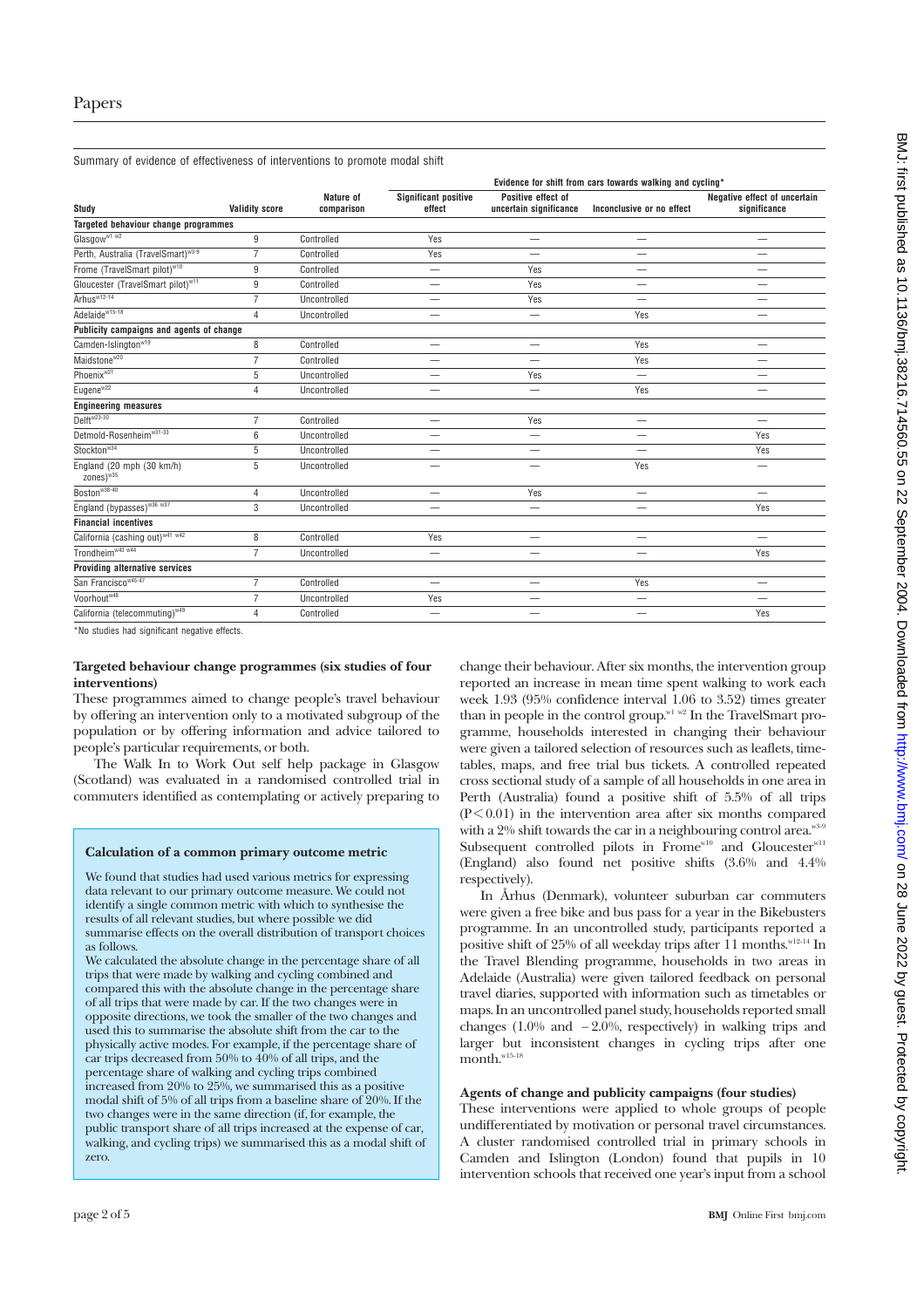travel coordinator were no less likely to travel to school by car than those in control schools (odds ratio 0.98, 95% confidence interval  $0.61$  to  $1.59$ ).<sup>w19</sup> In Maidstone (England), a controlled repeated cross sectional study of households on trunk route corridors showed that two years after a publicity campaign on sustainable transport, the only significant change was a decrease in cycling trips in the intervention area  $(P < 0.05)$ .<sup>w20</sup>

Drivers responding to an uncontrolled repeated cross sectional telephone survey in Phoenix (Arizona, USA) reported a positive shift of 1% of commuting journeys seven months after the Clean Air Force campaign to promote not driving to work one day a week.<sup>w21</sup> In the Curb Your Car campaign, transport coordinators organised promotional events and distributed free bus passes at state workplaces in Eugene (Oregon). An uncontrolled repeated cross sectional study found no evidence of a shift in employees' usual mode of travel to work after nine months.<sup>w2</sup>

#### **Engineering measures (six studies)**

Repeated cross sectional household studies in Delft (Netherlands; controlled study) and Detmold and Rosenheim (Germany; uncontrolled study) evaluated the effects of improving and extending cycle route networks. In Delft, households in the intervention suburb reported a 3% increase after three years in the share of all trips made by bike, with no change in the shares for walking or car use; in the control area, the frequency of car trips increased and the frequency of bike trips did not change. A nested panel study found a positive shift of 0.6% of all trips.<sup>w23-30</sup> In Detmold and Rosenheim, households reported a negative shift of 5% of all trips (Detmold) and zero shift (Rosenheim) after five years.<sup>w31-33</sup>

An uncontrolled repeated cross sectional study in secondary school pupils in Stockton (England) reported a negative shift of 2% in their usual mode of travel to school 17 months after a new cycle route was opened in the town.<sup>w34</sup> Also in England, traffic restraint schemes were evaluated in uncontrolled studies of 20 miles (30 km) per hour zones in six urban neighbourhoods and of the Bypass Demonstration Project in six small towns. There was no evidence of a change in travel patterns in a panel study of residents of the 20 miles per hour zones,<sup>w35</sup> and a repeated cross sectional survey of residents of the bypassed towns found a negative shift of 3% in their main mode of travel to the town centre.<sup>w36-37</sup>

Office workers in an uncontrolled repeated cross sectional study in Boston (USA) reported a positive shift of less than 1% of commuting journeys after the introduction of the downtown auto restricted zone.<sup>w38-40</sup>

#### **Financial incentives (two studies)**

A controlled repeated cross sectional study in California evaluated a directive to "cash out" the cost of subsidising workplace parking (by offering at least equivalent subsidies to staff who commute by modes other than driving). Employees at eight intervention workplaces reported a positive shift of 1% of commuting journeys after one to three years  $(P < 0.01)$ compared with no significant change in one control workplace.<sup>w41 w42</sup> In Trondheim (Norway), a toll ring was introduced for motor vehicles around the city centre. An uncontrolled household panel study found a negative shift of 2.6% of all trips after one year. W43 W44

## **Providing alternative services (three studies)**

A controlled repeated cross sectional study of the City CarShare club in San Francisco (USA) found that members were no more likely to report a positive shift after nine months than aspiring members still waiting to join. The share of journeys made by car increased by a greater proportion than the combined walking and cycling mode share did (17.0% and 3.7%, respectively).<sup>w45-47</sup>

In Voorhout (a commuter town in the Netherlands), an uncontrolled household panel study found a positive shift of 5.0% of all trips ( $P \le 0.001$ ) one year after the first train station was opened in the town.<sup>w48</sup> A controlled retrospective study of commuters registered with neighbourhood telecommuting centres in California (USA) found a negative shift of 0.2% on telecommuting days compared with normal commuting days, with a 24% decrease in reported distance travelled on foot or by bike $^{w49}$ 

## **Effects on health (six studies)**

We found robust evidence of effects on health in only two randomised controlled trials of the effects of active commuting in selected volunteers (see table D on bmj.com). The Walk in to Work Out trial in Glasgow (Scotland) showed significant net increases in sample mean scores on the mental health, vitality, and general health subscales of the SF-36 after six months. $w1$  A smaller trial in Tampere (Finland) showed significant net improvements in maximum aerobic power, maximum treadmill time, and heart rate and blood lactate concentrations at submaximal standard workload after 10 weeks.<sup>w50 w51</sup> We also found data on road traffic incidents and other aspects of community health, but only from small studies of relatively low validity of interventions not shown to be effective in promoting a shift in mode of transport.<sup>w34-37</sup>

## **Social distribution of effects (11 studies)**

Findings on social distribution of effects were generally reported briefly or without the data on which statements were based, or both. The data were insufficient to permit any meaningful synthesis (see table E on bmj.com).

## **Discussion**

## **Principal findings**

In this systematic review of interventions to promote a population shift from using cars towards walking and cycling we found evidence from a few relatively well conducted studies that targeted programmes can change the behaviour of motivated subgroups.<sup>w1-14</sup> At a population level (in the main TravelSmart study) this resulted in around 5% of all household trips being shifted from cars to walking and cycling. Volunteers participating in trials experienced short term improvements in certain measures of health or fitness after taking up active commuting.<sup>w1 w2</sup> w<sup>50</sup>  $_{w51}$  Single studies of commuter subsidies  $_{w41}$   $_{w42}$  and a new train station<sup>w48</sup> have also shown positive shifts of 1% and 5% of trips, respectively.

The balance of best available evidence about agents of change, publicity campaigns, engineering measures, and charging road users suggests that they have not been effective in our terms. $^{w19-40}$  w<sup>43</sup> w<sup>44</sup> We also found evidence from single controlled studies that car share clubs<sup>w45-47</sup> and telecommuting<sup>w49</sup> were not effective; if anything, participation in these interventions was associated with negative effects.

## **Strengths and weaknesses of the review**

We sought population level evidence to answer a public health question. We therefore searched for a wide range of evidence from diverse sources, making no assumptions about what types of intervention or study design would be relevant, and explicitly considering external validity or transferability (such as the choice of study population) in selecting studies for inclusion.13 We may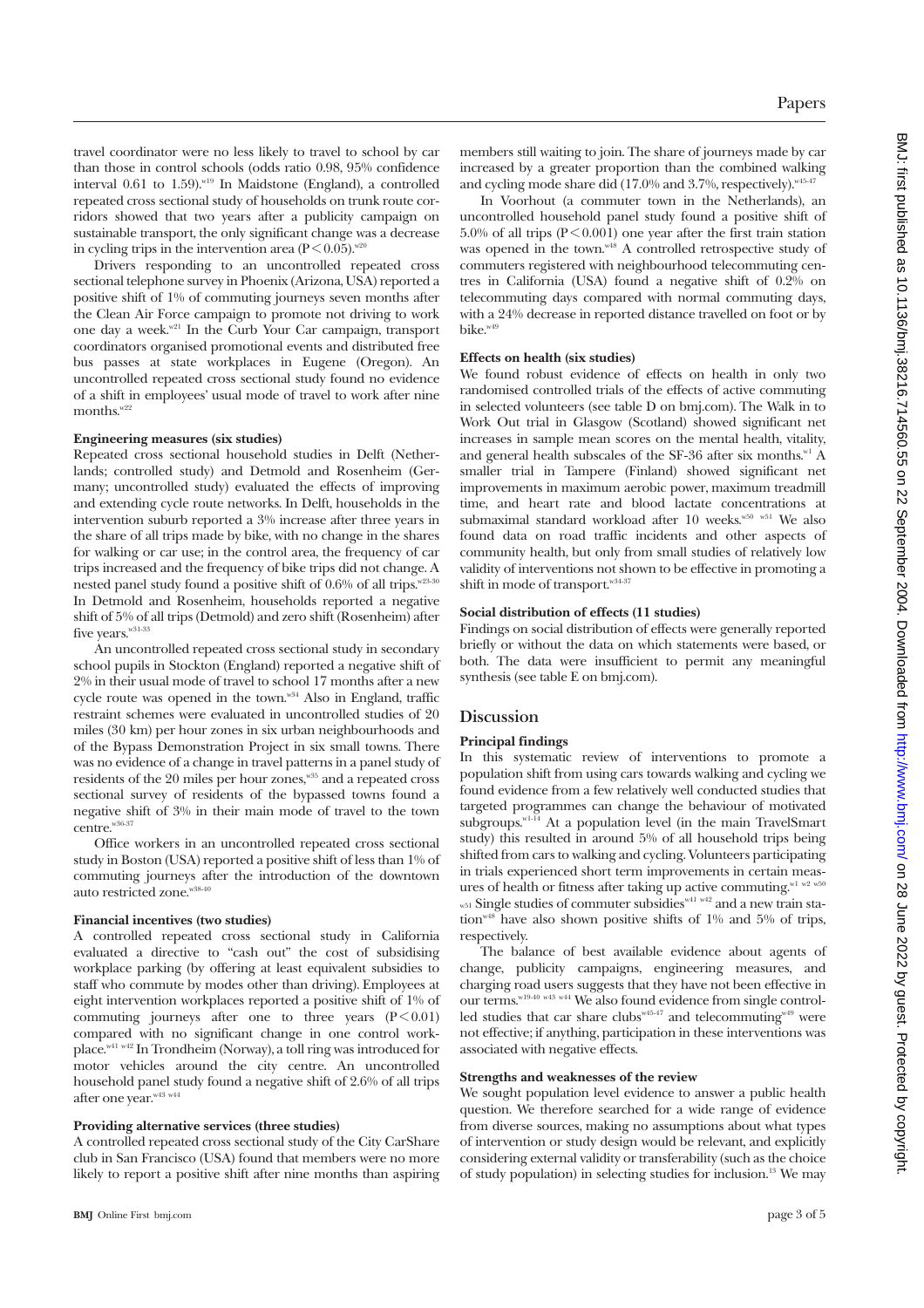still have missed some relevant evidence because of poor indexing in some databases. A common objective of synthesising evidence is to pool results and derive generalisable estimates of effect size, but we could not do this because the interventions and studies we found were heterogeneous.

Few systematic reviews of interventions to improve health have explicitly sought evidence of the social distribution of effects. We did seek such evidence but found that it was limited and often not supported by the citation of actual data.

#### **Strengths and weaknesses of the available evidence**

In general, the most robust evidence of effectiveness was concentrated around interventions targeted at motivated groups of volunteers. Neither these interventions nor their observed effects are necessarily applicable to larger, less selected populations. Many of the other studies were of poor quality or were poorly reported. We found little evidence of how the effects of the interventions were distributed in the population and no good evidence of how an effective population level intervention had influenced any aspect of population health.

We chose to specify a shift in mode of transport between cars and walking and cycling as our key outcome measure, but relatively few primary studies have reported data about this outcome. Some interventions were not primarily designed to achieve this. Others may have been ineffective in our terms but successful in other terms, such as promoting public transport at the expense of other modes or promoting cycling at the expense of walking. Our difficulty in finding relevant evidence may reflect hitherto different priorities in the transport and health policy and research communities. Walking and cycling have long been marginalised in transport planning, and recognition of their potential wider social benefits remains limited.14 Emerging findings from contemporary interventions such as the London congestion charge or the National Cycle Network suggest that these may be encouraging walking or cycling,<sup>15 16</sup> but evaluation studies are often not designed to assess effects on important population health determinants such as physical activity.

### **Implications and unanswered questions**

It is difficult to change longstanding and complex patterns of behaviour so the evidence that some in-depth, targeted interventions have achieved any measurable shift is encouraging. Our findings are consistent with a view that interventions that engage people in a participative process and address factors of personal relevance may be more effective than those that simply aim to raise awareness or impose changes in the physical and economic environments. Some less targeted types of intervention, however, remain to be rigorously evaluated so this view reflects absence of evidence as much as it reflects evidence of absence of effectiveness.<sup>17</sup>

The authors of two studies stated that observed increases in cycling were largely attributable to existing cyclists making more trips.<sup>w3.9</sup> w<sub>23-30</sub> Together with the finding that the best evidence of effectiveness is for targeted behaviour change programmes, this raises the possibility that an apparently "successful" intervention could conceal increasing disparities in levels of physical activity between social groups. This requires further research.

Ecological comparisons show that the proportion of walking and cycling journeys can vary between populations, both between and within countries, by an order of magnitude greater than the population effect size of any intervention included in this review.<sup>18–21</sup> It may be unrealistic to expect interventions to produce substantial effects in relatively inactive populations without addressing the other, potentially complex reasons for such variations, such as attitudes towards cars and bicycles. Com-

# **What is already known on this topic**

Transport policies increasingly seek to reduce traffic congestion by discouraging car use and encouraging the use of alternative modes of transport, such as walking and cycling

We lack good evidence either on which interventions are likely to be effective in promoting a shift from using cars towards walking and cycling or on the actual effects of such interventions on population health

## **What this study adds**

Targeted behaviour change programmes can be effective in changing the transport choices of motivated subgroups, but the social distribution of their effects and their effects on the health of local populations are unclear

Evidence that other types of intervention have been effective is inconsistent, of low validity, based on single highly contextual studies, or non-existent

bining interventions in a genuinely integrated urban transport policy might be more effective, but we currently lack evidence from intervention studies to support this assertion.

Our findings echo Wanless's more general observation that we know relatively little about the likely impact on health of interventions to influence the wider determinants of population health.<sup>22</sup> Many transport policy interventions constitute natural experiments, in which effects on population health could and should be evaluated using well designed prospective (and, where appropriate, controlled) studies. These studies should use varied methods of evaluation to provide multiple perspectives on the supposed causal relation between a complex intervention and its alleged effects. They should assess changes in physical activity and wellbeing, as well as adverse effects such as injuries and the potential for widening social inequalities in health and determinants of health.

We are grateful to the numerous colleagues who commented on draft versions of our review protocol and reference list. We also thank David Cumming for advice on literature searching and those who provided clarifications and additional information about studies, particularly Solveig Meland, James Ryle, and Julie Whitehouse.

Contributors: DO and MP had the original idea. DO designed the review with input from MP, carried out study selection, data extraction, and critical appraisal and wrote the paper. All authors contributed to the design of the study and writing of the paper. VH and DO executed the literature search, and ME and MP contributed to study selection, data extraction, and critical appraisal. DO is guarantor for the paper.

Funding: Chief Scientist Office of the Scottish Executive Health Department and the ESRC Evidence Network.

Competing interests: None declared.

Ethical approval: Not required.

- 1 McCarthy M. Transport and health. In: Marmot M, Wilkinson R, eds. *Social determinants of health*. Oxford: Oxford University Press, 1999.
- 2 Morris J. Exercise in the prevention of coronary heart disease: today's best buy in pub-lic health. *Med Sci Sports Exercise* 1994;26:807-14.
- 3 Dora C. A different route to health: implications of transport policies. *BMJ* 1999;318:1686-9. 4 Department for Transport. *A new deal for transport: better for everyone*. London: Station-
- ery Office, 1998.
- 5 Secretary of State for Scotland. *Travel choices for Scotland. The Scottish integrated transport white paper*. Edinburgh: Stationery Office, 1998. 6 Carnall D. Cycling and health promotion. *BMJ* 2000;320:888.
- 7 Roberts I. Congestion charging and the walking classes. *BMJ* 2003;326:345-6.
- 8 Petticrew M. Presumed innocent: why we need systematic reviews of social policies. *Am J Prev Med* 2003;24(3 suppl):2-3.